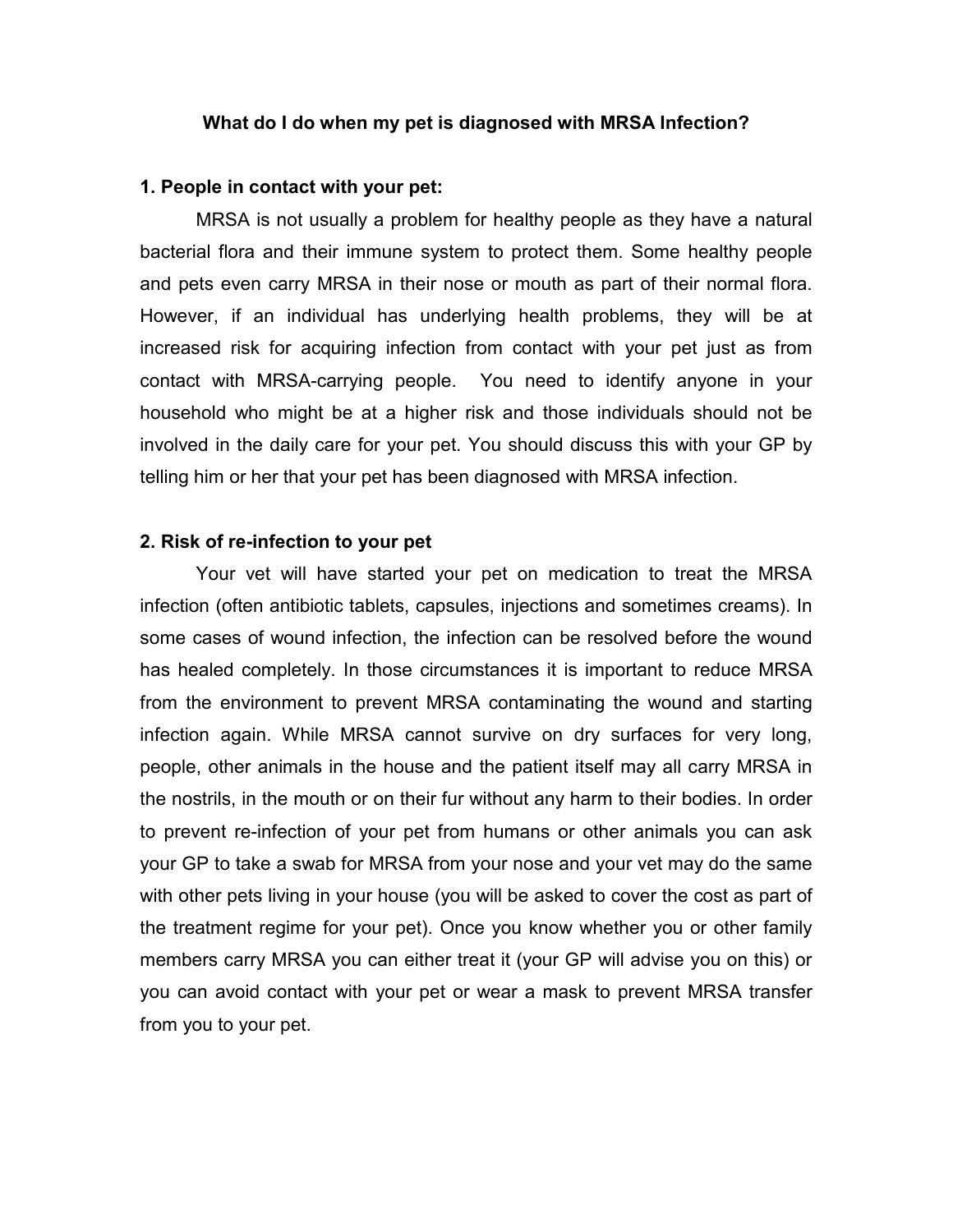## 3. Aftercare

Wound management will be very similar to the handling of any other infected wound. Your vet will advise you on this (medication, collar, bandages etc) as each wound is different and needs individual assessment. However, should you encounter any problems in following your vet's advice, for example, if your pet refuses to take the tablets or resists having the wound inspected, tell your vet immediately. MRSA infection is difficult to treat but for most animal patients, medication is still available for successful treatment provided it can be given correctly. Communication between you and your vet is very important in dealing with these infections and you should let your vets know if you are worried about the progress of wound healing (redness, discharge, odour) so that they can reassess changes. Sometimes, repeated swabs or a change in medication becomes necessary as the bacteria involved in wound infections can change during therapy.

# 4. Hygiene precautions

The most important means of preventing the spread of any infection, including MRSA, is good hygiene. If your pet has been diagnosed with MRSA infection, hand washing, the single most important factor of preventing spread of bacteria amongst individuals, should be carried out before and after stroking your pet, before and after dealing with the wound, after coming home from work and before going out, in addition to the usual hand washing occasions during the day. Jewellery should be removed prior to handling your pet. Hands should be washed under warm flowing water using soap or an antiseptic solution (according to the manufacturers' instructions if those are given). Take care to rub all areas of the skin thoroughly including the thumbs, finger tips and the back of your hands. This process should take one to two minutes before thorough rinsing. Hands should then be dried with disposable paper towels or frequently washed hand towel that is not used for other purposes.